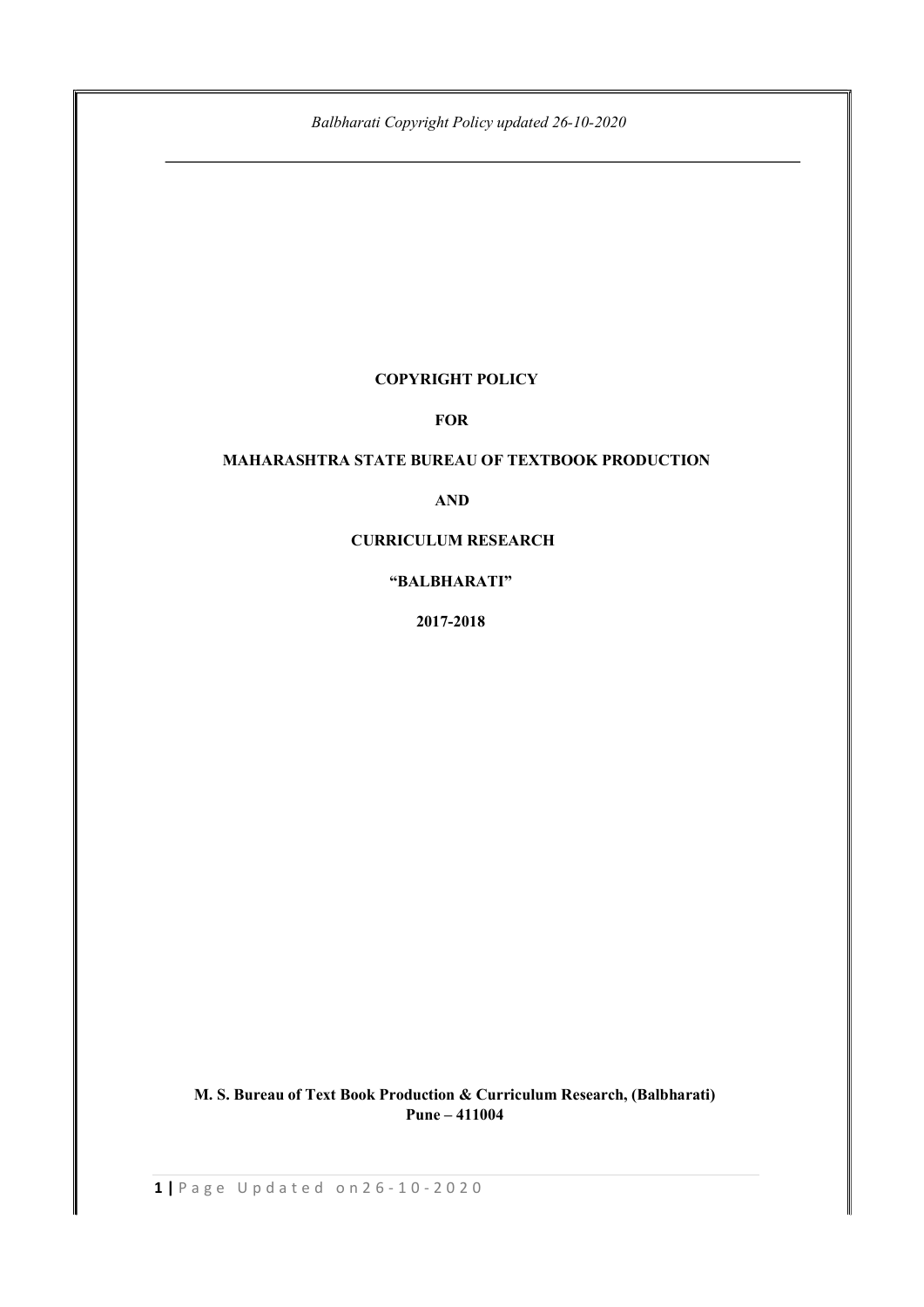# TABLE OF CONTENTS

| <b>Chapter 2: Copyright Licence for use of Balbharati's Contents 5</b> |  |
|------------------------------------------------------------------------|--|
|                                                                        |  |
|                                                                        |  |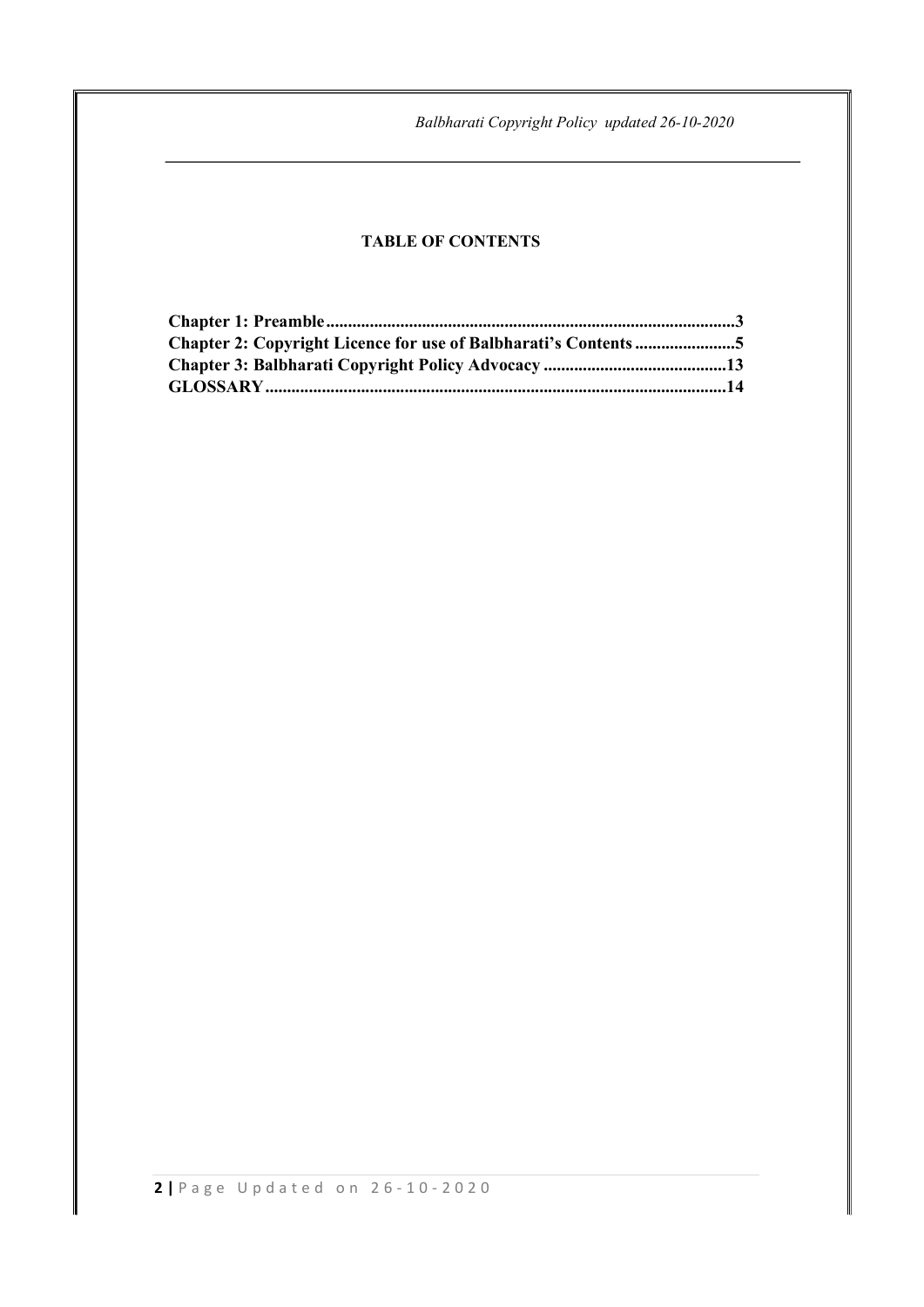# Chapter 1: Preamble

Maharashtra State Bureau of Textbook Production and Curriculum Research, Pune ("Balbharati") is an autonomous institution established on  $27<sup>th</sup>$  January 1967 based on the recommendations of the Kothari Commission. The main objective of Balbharati is to create textbooks for grade I to XII basis the Government approved curriculum, as well as prepare and publish other educational material in the state of Maharashtra. Balbharati has formulated this Policy to achieve the following objectives:

- 1.1 To aid and promote advancement of education in general and of primary and secondary education in general;
- 1.2 To produce school textbooks, hand-books for teachers, work-books for pupils and other educational literature useful for furtherance of teaching or learning in educational institutions;
- 1.3 To encourage and procure expert authors having knowledge and experience of modern methods of education to write in different language textbooks on various subjects suited to the requirements of the curricula and syllabi prescribed by Government or other appropriate authority in that behalf for various courses of education and to apply for and obtain the approval or sanction of Government or other appropriate authority thereto;
- 1.4 To print, publish, stock, distribute and sell or enter into any arrangement for printing, publishing, stocking, distribution and sale of textbooks approved, sanctioned or assigned by Government or other appropriate authority and any other publications which Balbharati may decide to publish, with a view to making the same available at a fair and reasonable price;
- 1.5 To undertake and promote with suitable grant-in aids, research for the improvement of curricula for primary, secondary and higher secondary stages of education;
- 1.6 To undertake and promote with suitable grants-in-aid, research for the preparation and production of school textbooks and books intended for supplementary reading at all stages of school-education indicated in clause 1.5 above;
- 1.7 To regulate and fix prices of the publications of the society consistent with its objects;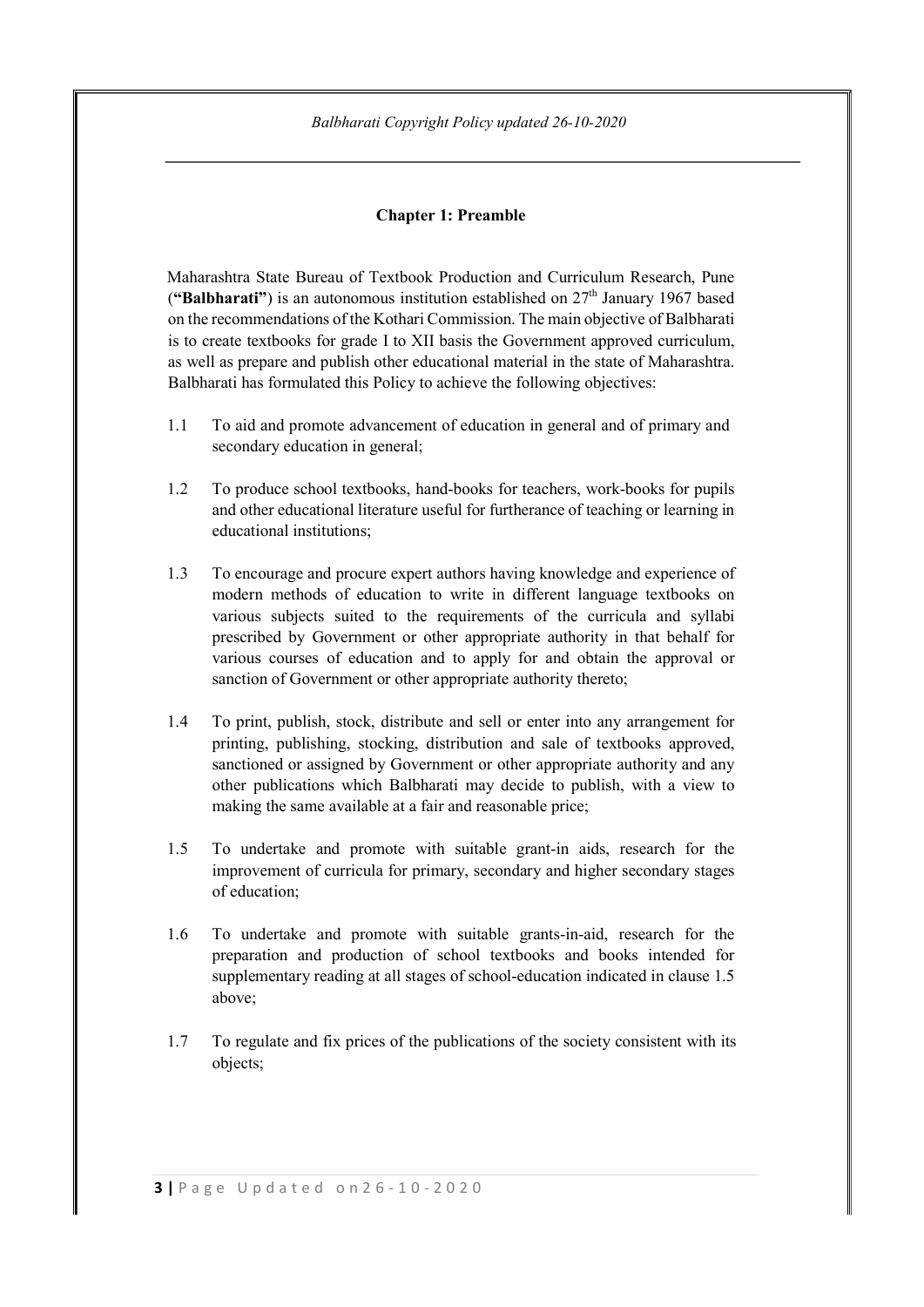- 1.8 To develop curricula on the basis of research and recommend them to Government and other appropriate authorities for adoption;
- 1.9 To advise and assist Government and other appropriate authorities in all matters concerning the experimental development and revision of curricula, textbooks and supplementary reading materials, when called upon to do so;
- 1.10 To make available quality material at a low price;
- 1.11 To undertake educational research for improving the curriculum and instructional materials.

#### Mandate of Balbharati is as mentioned below:

- 1. To prepare textbooks for all the primary schools in Maharashtra (Grades I to X); (to be extended to Grades I to XII from academic year 2019-20)
- 2. To print and distribute textbooks of all subjects for all the primary, secondary and higher secondary schools in Maharashtra;
- 3. To make available quality material a low price;
- 4. To prepare other instructional materials for schools in Maharashtra including teachers handbooks, teachers editions, dictionaries and supplementary books;
- 5. To undertake educational research for improving the curriculum and instructional materials;
- 6. Balbharati has assured to achieve learning outcome(s) through its contents developed for schools in the state of Maharashtra. Many publishers/tutorials have utilized the learning material(s) developed by Balbharati in print and digital form for their respective commercial purpose(s). In order to support and encourage content creators who have the ability and intent to respect policy and honour compliances and discourage illegal practices and practitioners, Balbharati has decided to levy a Licence Fee for the usage of its print and digital content(s) which will be utilized for education related purposes.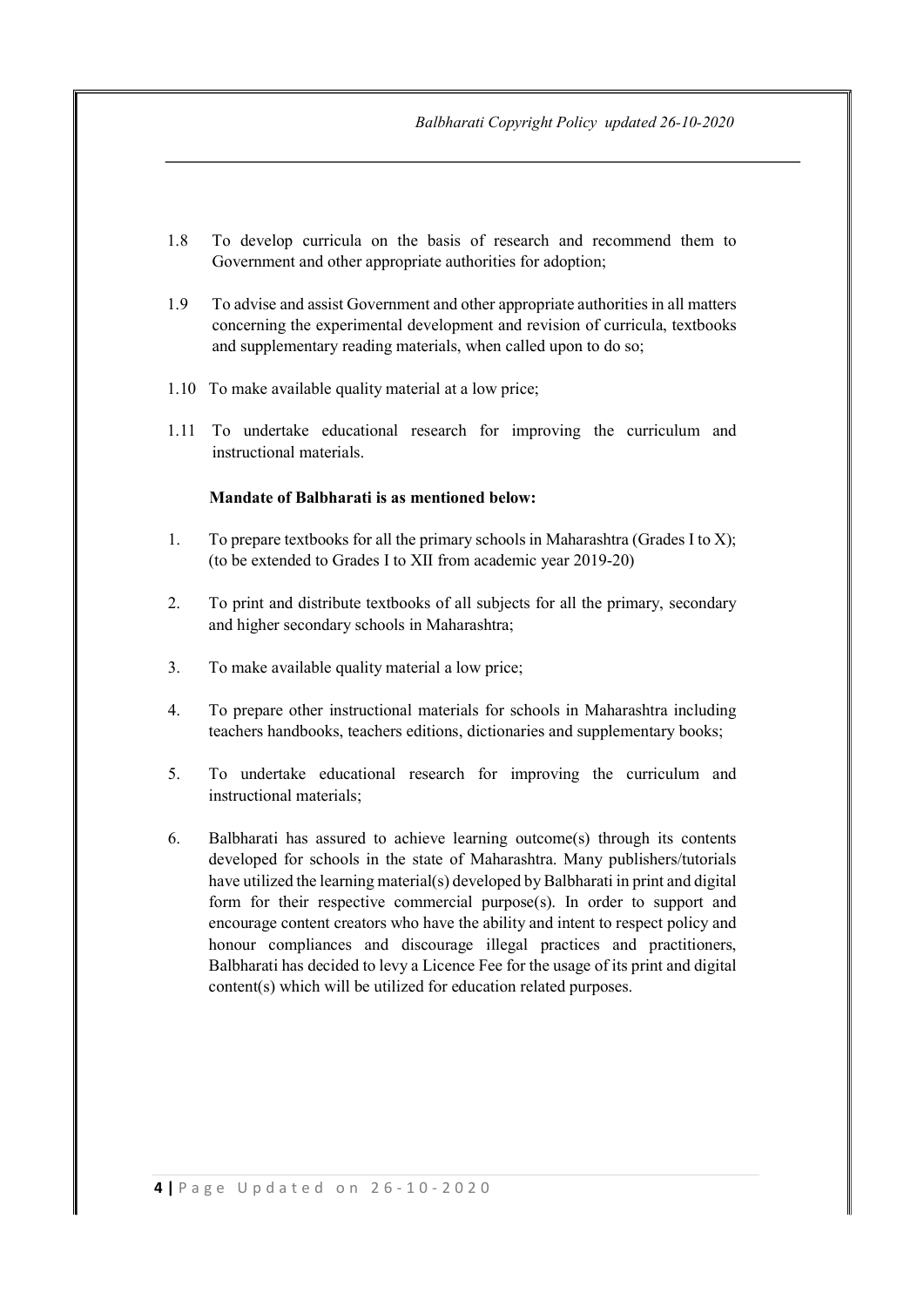Chapter 2: Copyright Licence for use of Balbharati's Contents

### 2.1 Scope of Licence

- (i) Balbharati envisions a non-exclusive, revocable, non-transferable Licence to be granted to Authorized Users in relation to its Contents, under the terms of a Licensing Agreement.
- (ii) Balbharati treats the rights granted under the Licence as the basic means of obtaining certain publication rights; to further disseminate information, to protect works from plagiarism and any other unauthorized uses; and for developing a sustainable model by charging Licence Fees from the Authorized Users.
- (iii) Apart from Authorized users no other agencies/companies/entities are allowed to reproduce Balbharati content in any form.
- (iv) The Licence under the terms of the Policy will be applicable for Physical Contents and Digital Contents as well as tuition class content.
- (v) The licence registration process will be open throughout the year, however the licence holders are required to renew the licence every year. It is to be noted that licence is valid from  $1<sup>st</sup>$  May to  $30<sup>th</sup>$  April of a year. Existing licensee are required to renew the licence annually as per the new announced rate.
- (vi) The Licence may be granted for limited use by the Authorized Users in relation to reproduction or adaptation of parts of Balbharati's Physical Contents and Digital Contents for preparation of Supplementary Material, including preparation of educational software comprising Balbharati's Contents, preparation of Supplementary Materials to be utilized by tuition classes, the exact reproduction, modification and adaptation therein as well as creation of inter-active educational material in multi-media, audio or visual format.
- (vii) Except as otherwise provided in the Licensing Agreement, the Authorized Users shall not make sound/visual recordings of Balbharati's Contents for production, sale, distribution or otherwise.
- (viii) A complete list of Authorized Users to whom a Licence has been granted for use of Balbharati's Contents shall be published on official portal www.ebalbharati.in.
- (ix) Balbharati will upload the list of authorized license owner on the authorized website of the bureau.

Public schools / Governments schools / Government authorities will be directed to ensure procurement of products / services from only such licensee

- (x) This is a licence registration process and not empanelment.
- (xi) Balbharati, upon giving a reasonable notice to the Authorized Users, shall have the right to inspect the premises of the Authorized Users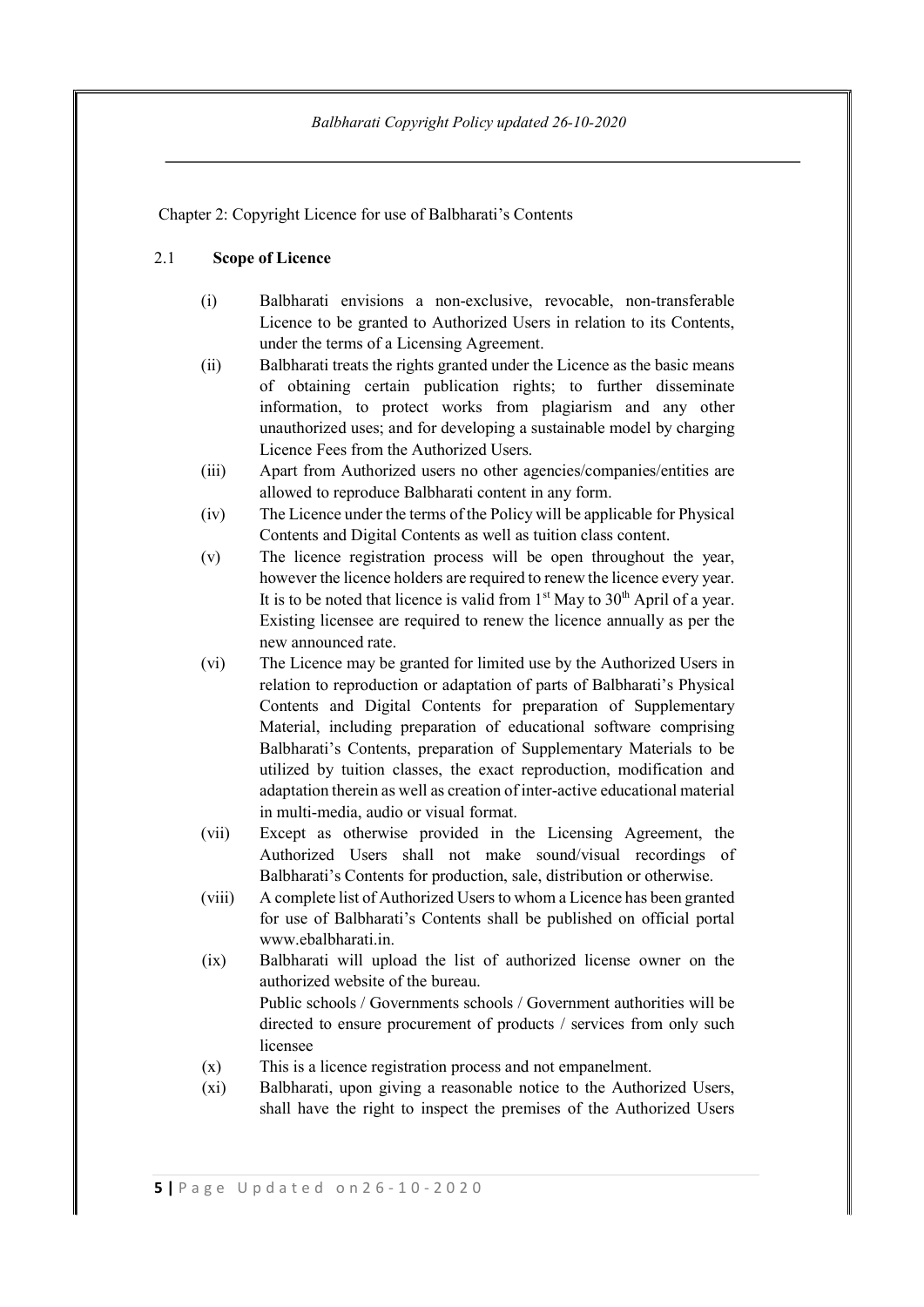during reasonable business hours, in relation to preparation of Supplementary Materials. The Authorized Users shall make all endeavors to cooperate with Balbharati and produce all such documents, accounts as may be requisitioned.

#### 2.2 Application Form

- (i) The Application Form in relation to such Licence shall be available online and Applicants are required to create a login id in www.ebalbharati.in. Upon creation of a login id, an Applicant can access the registration form.
- (ii) Applicants shall furnish & upload online the following particulars in relation to their Applications:
	- (a) GSTIN certificate;
	- (b) Permanent Account Number (PAN);
	- (c) Auditor ( CA ) Balbharati Business turnover certified for three years for new registration and for one year for renewal .
	- (d) For individual applicant, latest income tax return copy
	- (e) Company / Firm incorporation certificate
	- (f) Power of Attorney
- (iii) Balbharati has developed a fully automated portal for
	- a) Registration,
	- b) Application,
	- c) Renewal,
	- d) Payment and
	- e) Issuance of licenses

This process will no human intervention apart from the document verification. After each stage the applicant will receive a system generated email and SMS informing about the progress and stage of application. After successful completion of process applicant can download the certificate from the website.

- (iv) New applicants are requested to submit the duly-filled in Application Form for obtaining the Licence, along with an application fee of INR 15000 + GST Rs. 2700/- Total 17,700/- through online mode. The online application form is available on www.ebalbharati.in.
- (v) Existing user are requested to submit the duly-filled in Renewal Application Form for obtaining the Licence, along with an application fee of INR  $10,000 + GST$  Rs. 1800/- Total 11,800/- through online mode. The online renewal application form is available on www.ebalbharati.in.
- (vi) All notifications in relation to the Application status shall be sent to the registered e-mail id(s) and mobile number of the Applicants.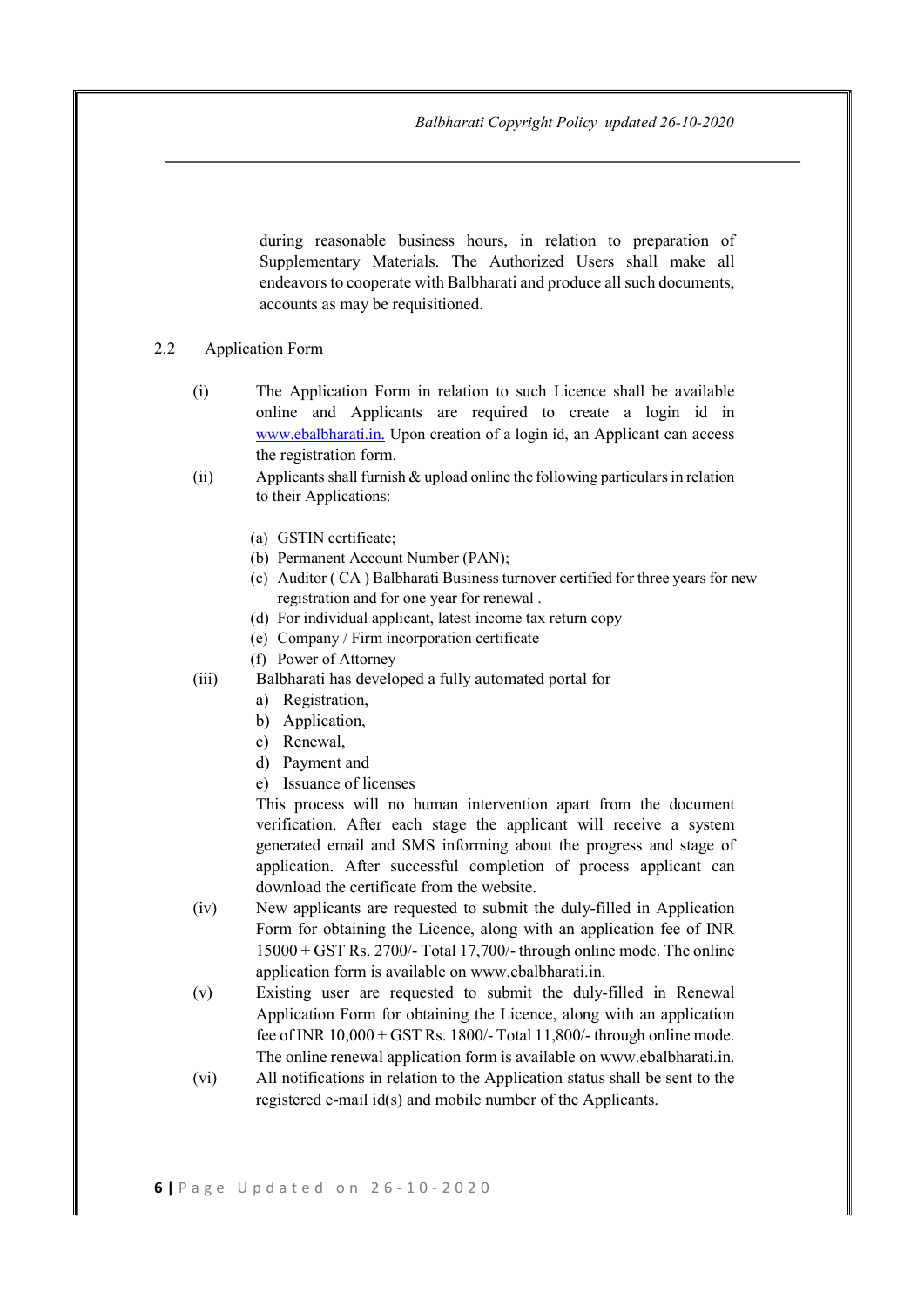- (vii) Balbharati will scrutinise all Applications in relation to sufficiency and adequacy, and may seek such further additional information, as may be required. After successful completion of the Application process, the Applicants can download the certificate from www.ebalbharati.in.
- (viii) No License Fee will be charged from any school in Maharashtra whose teachers and students use Balbharati's Contents for the purpose of teaching and learning in their school.
- (ix) Publishers/users having a Balbharati turnover shown in income tax returns or certified by the Charter accountant upto INR 15,00,000/- are exempt from buying a License. In case of individuals, applicants having a gross taxable income of less than INR 15,00,000, as per the income tax returns filed, in the preceding financial year, shall be exempt from paying a Licence Fee. But it is required to do on line registration by paying Application fees / renewal fees.
- (x) Applicants can register themselves for obtaining a Licence in relation to Balbharati's Physical Contents and/or Digital Contents and/or tuition class contents, anytime during the year by following the Application Process as set forth above.
- (xi) The registration will be valid up to  $30<sup>th</sup>$  April every year and the user is required to renew the same for next year by paying the renewal fees.
- (xii) No License Fee, registration and registration fees is required for publication of Science experiment books for purpose of teaching and learning.

## 2.3 License Fee

- (i) The Licence Fee shall be in the form of annual fee payable by the Authorized Users to utilize Balbharati's Contents under the terms of the Licensing Agreement.
- (ii) The Applicants shall be required to pay the Licence Fee and application fees as may be applicable by way of RTGS/NEFT in the below listed account:

Director, Maharashtra State Bureau of Textbook Production & Curriculum Research, Pune

Account Number: 20062204775

Bank Name: Bank of Maharashtra

Branch: Erandwane

IFSC Code: MAHB0000330

Branch Email Id: bom330@mahabank.co.in.

Branch Code: 330Upon making the payment to the above-mentioned account, the Applicant shall submit the acknowledgement of such payment to www.ebalbharati.in.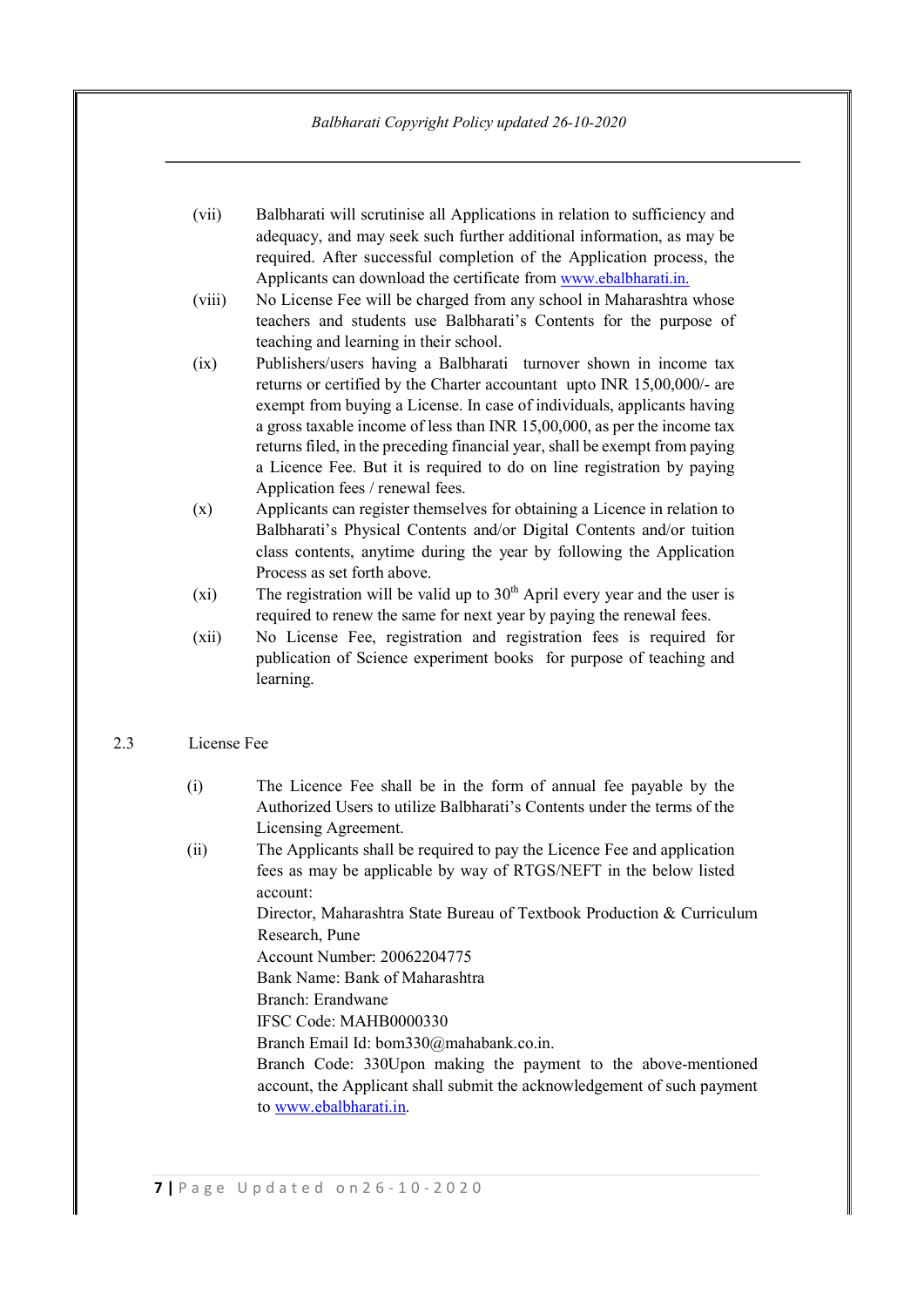- (iii) Authorized Users may obtain a Licence in relation to preparation of Supplementary Material for print, digital or tuition class content, and will pay Licence Fees decided by Balbharati time to time.
- (iv) For obtaining a Licence in relation to preparation of Supplementary Material for Physical Contents, Digital Contents or tuition class content, for Grades I to XII, Authorized Users can choose from the below 3 (three) type of Licences: For the 2019-20. it shall applicable for I to XII grade.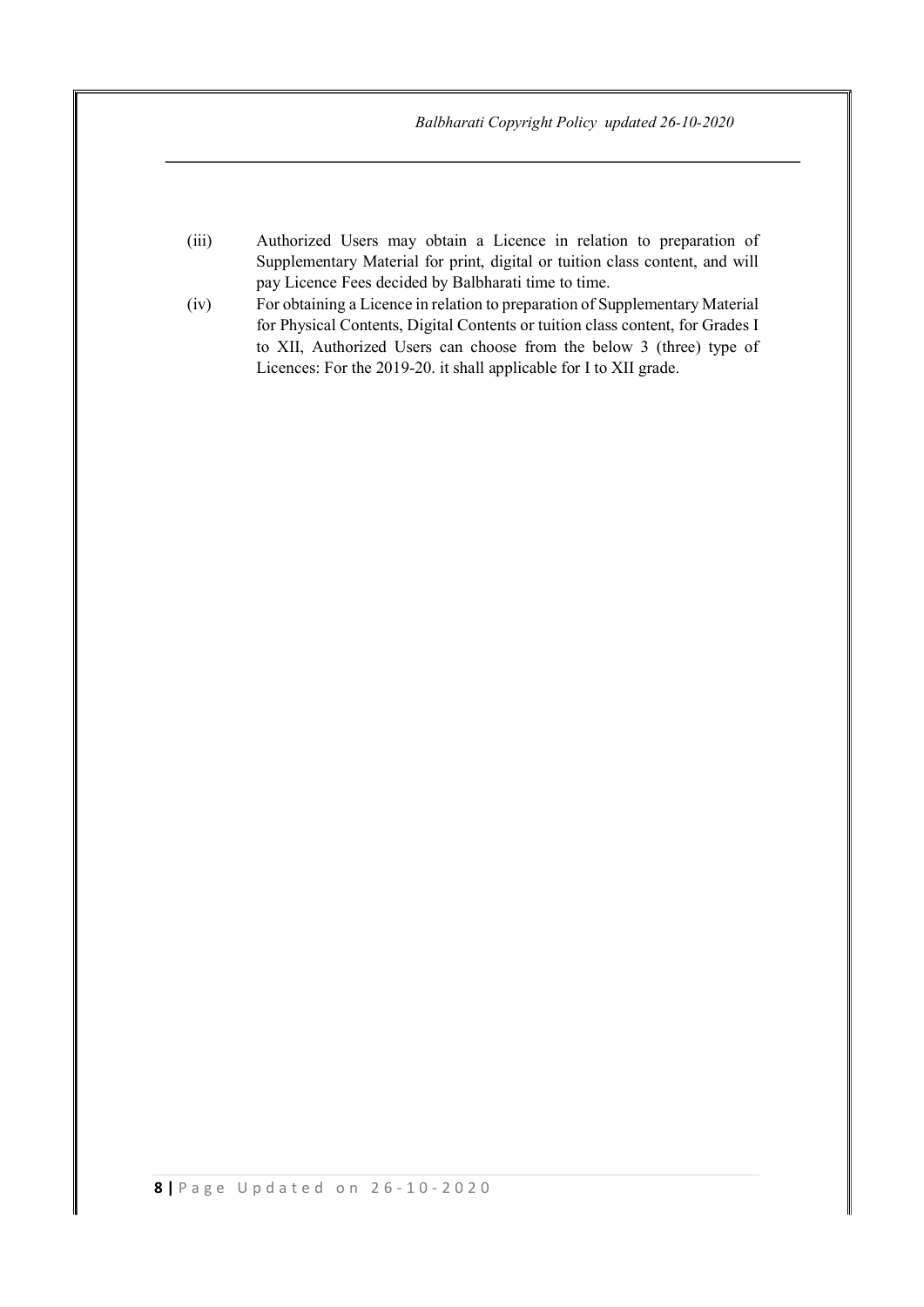# Categories of Licence Fees

# A. Physical Contents

| S. No.       | <b>Balbharati Specific</b><br><b>Turnover</b> | <b>Licence Fee Per</b><br>Medium, Per<br>Title, Per<br><b>Grade, Per Year</b><br>(INR) for<br>Marathi and<br>English exclusive<br>of GST. | <b>Licence Fee Per</b><br><b>Medium</b> , Per<br>Title, Per<br>Grade, Per Year<br>(INR) for Hindi,<br><b>Urdu</b> and<br>Gujarati<br>exclusive of GST. | <b>Licence Fee Per</b><br>Medium, Per<br>Title, Per<br><b>Grade, Per Year</b><br>(INR) for<br>Kannada, Sindhi<br>and Telgu<br>exclusive of GST. |
|--------------|-----------------------------------------------|-------------------------------------------------------------------------------------------------------------------------------------------|--------------------------------------------------------------------------------------------------------------------------------------------------------|-------------------------------------------------------------------------------------------------------------------------------------------------|
| $\mathbf{1}$ | Upto INR 15 Lakhs                             | $\theta$                                                                                                                                  | $\theta$                                                                                                                                               | $\overline{0}$                                                                                                                                  |
| 2            | From INR 15 Lakhs<br>to INR 50 Lakhs          | 2000                                                                                                                                      | 1000                                                                                                                                                   | 500                                                                                                                                             |
| 3            | From INR 50 Lakhs<br>to INR 2 Crores          | 4000                                                                                                                                      | 2000                                                                                                                                                   | 1000                                                                                                                                            |
| 4            | From INR 2 Crores to<br><b>INR 3 Crores</b>   | 8000                                                                                                                                      | 4000                                                                                                                                                   | 2000                                                                                                                                            |
| 5            | From INR 3 Crores to<br><b>INR 5 Crores</b>   | 16000                                                                                                                                     | 8000                                                                                                                                                   | 4000                                                                                                                                            |
| 6            | From INR 5 Crores to<br>INR 15 Crores         | 31000                                                                                                                                     | 16000                                                                                                                                                  | 8000                                                                                                                                            |
| 7            | From INR 15 Crores<br>to INR 25 Crores        | 47000                                                                                                                                     | 23500                                                                                                                                                  | 11750                                                                                                                                           |
| 8            | 25<br>Exceeding INR<br>Crores                 | 63000                                                                                                                                     | 31000                                                                                                                                                  | 16000                                                                                                                                           |

# B. Digital Contents

| <b>S. No.</b> | <b>Balbharati Specific</b><br><b>Turnover</b> | <b>Licence Fee Per</b><br>Medium, Per<br>Title, Per<br><b>Grade, Per Year (INR)</b><br>for Marathi and<br><b>English exclusive of</b><br>GST. | <b>Licence Fee Per</b><br><b>Medium, Per</b><br>Title, Per<br>Grade, Per Year (INR) for<br>Hindi, Urdu, Gujarati,<br>Kannada, Sindhi and Telgu<br>exclusive of GST. |
|---------------|-----------------------------------------------|-----------------------------------------------------------------------------------------------------------------------------------------------|---------------------------------------------------------------------------------------------------------------------------------------------------------------------|
|               | Upto INR 15 Lakhs                             | $\theta$                                                                                                                                      |                                                                                                                                                                     |
|               | From INR 15 Lakhs<br>to INR 2 Crores          | 3880                                                                                                                                          | 1950                                                                                                                                                                |
|               | From INR 2 Crores to<br><b>INR 5 Crores</b>   | 7750                                                                                                                                          | 3880                                                                                                                                                                |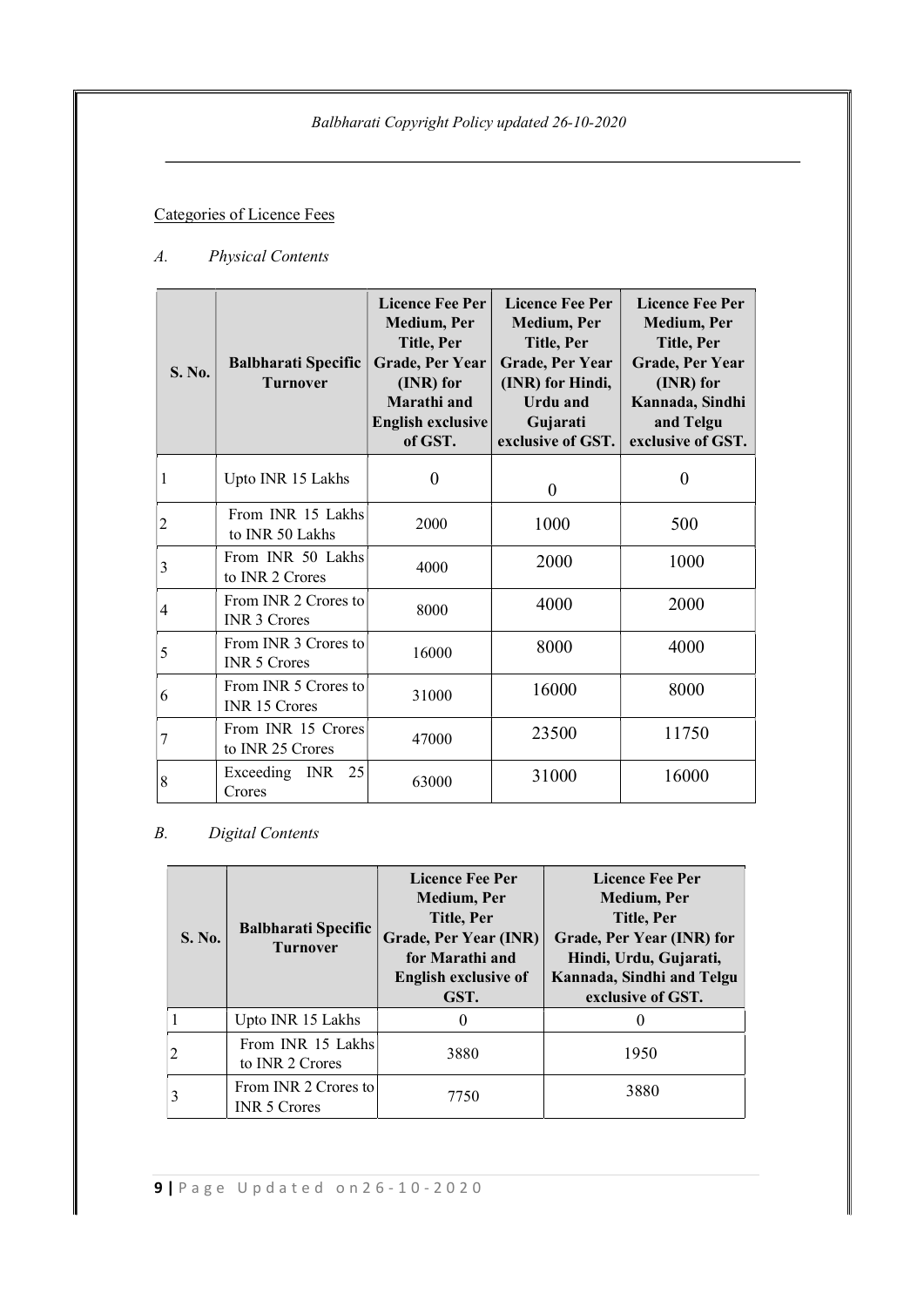| From INR 5 Crores to<br>INR 10 Crores | 15500 | 7750  |
|---------------------------------------|-------|-------|
| Exceeding INR<br>Crores               | 31000 | 15500 |

# C. Tuition Class Contents

| S. No. | <b>Balbharati Specific</b><br><b>Turnover</b> | <b>Licence Fee Per</b><br>Medium, Per<br>Title, Per<br><b>Grade, Per Year</b><br>(INR) for Marathi<br>and English | <b>Licence Fee Per</b><br>Medium, Per<br>Title, Per<br>Grade, Per Year (INR)<br>for Hindi, Urdu, Gujarati,<br>Kannada, Sindhi and<br><b>Telgu</b> |
|--------|-----------------------------------------------|-------------------------------------------------------------------------------------------------------------------|---------------------------------------------------------------------------------------------------------------------------------------------------|
|        | Upto INR 15 Lakhs                             | 0                                                                                                                 | $\theta$                                                                                                                                          |
| 2      | From INR 15 Lakhs to<br><b>INR 2 Crores</b>   | 4380                                                                                                              | 2190                                                                                                                                              |
| 3      | From INR 2 Crores to<br><b>INR 5 Crores</b>   | 8750                                                                                                              | 4380                                                                                                                                              |
| 4      | From INR 5 Crores to<br><b>INR 10 Crores</b>  | 17500                                                                                                             | 8750                                                                                                                                              |
| 5      | 10<br>Exceeding<br><b>INR</b><br>Crores       | 35000                                                                                                             | 17500                                                                                                                                             |

In relation to the Licence Fee above for Physical Contents, Digital Contents and tuition class contents, the following provisions will be applicable mutatis mutandis to the Authorized Users:

- (a) Publishers/users having a balbharati turnover shown in income tax return up to INR 15,00,000/- are exempt from buying a License. In case of individuals, Applicants having a gross taxable income of less than INR 15,00,000, as per the income tax returns filed, in the preceding financial year, shall be exempt from paying a Licence Fee.
- (b) The Licence Fee and Application Fee ( New Applicant / renewal ) is not refundable and is exclusive of GST and other applicable taxes which the Applicant would pay, in accordance with the extant laws.
- (c) For academic year 2019-20 licence fees for Grade I XII will be applicable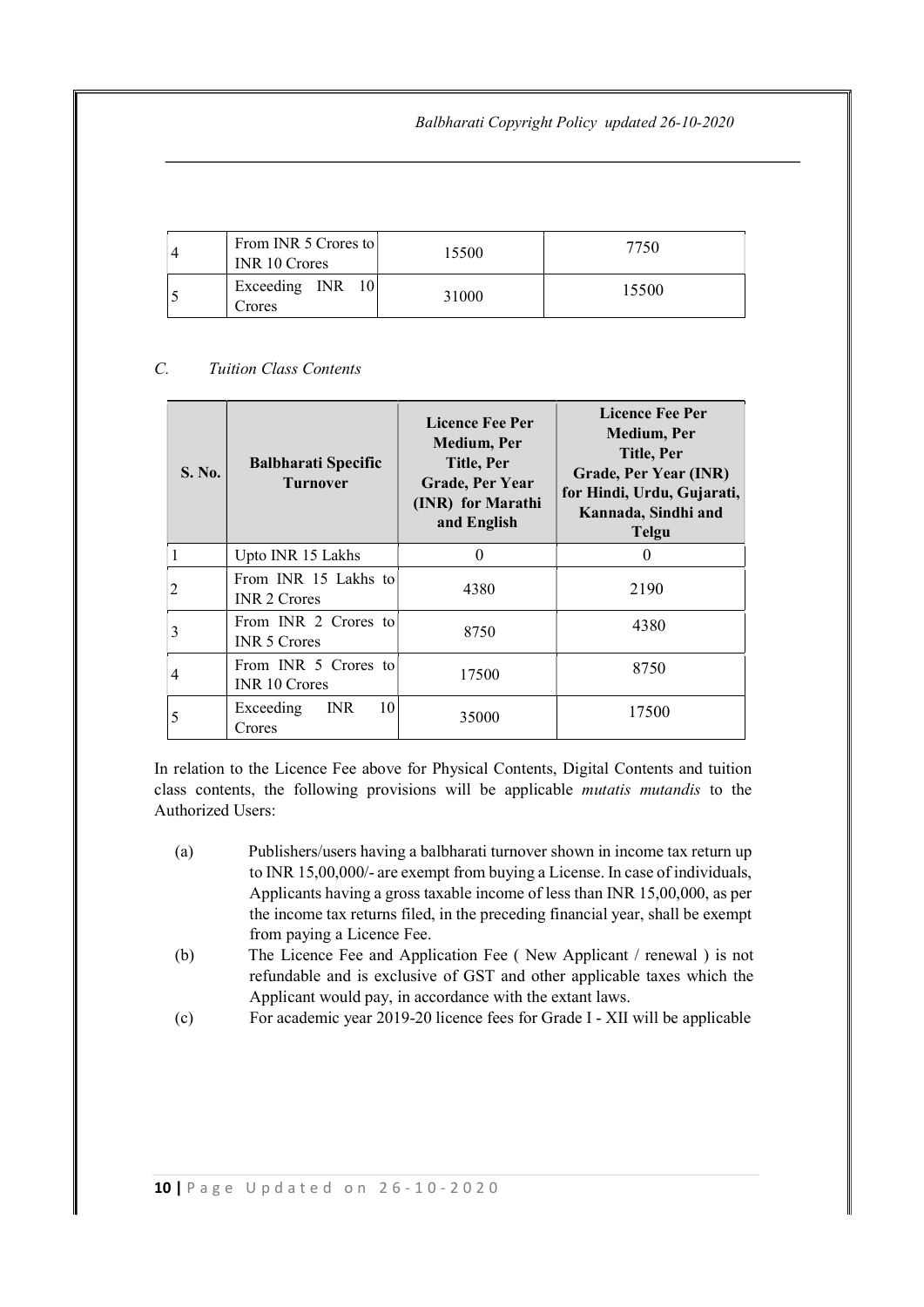# 2.4 Licensing Agreement

- (i) By and pursuant to the terms of the Licensing Agreement, the Authorized Users shall have a limited and non-exclusive right to prepare and publish Supplementary Materials for commercial use of utilizing Balbharati's Contents.
- (ii) The Authorized Users shall undertake not to produce material in any media or form which is unauthentic, objectionable or inappropriate and accordingly shall take all precautions and measures to safeguard Balbharati's contents;
- (iii) The soft copy for the new syllabus books of Balbharati's Contents will be made available to the Authorized Users as soon as it is ready for printing. Such Supplementary Materials may be sold by Authorized Users 30 (thirty) days from the date of release of books by Balbharati. The soft copy(s) for the re-print Supplementary Materials shall be provided by the first week of November every year.
- (iv) Any alterations including but not limited to additions or omissions or deletions or modification (by whatever name called) shall be notified by Balbharati.
- (v) All Supplementary Materials published by the Authorized Users under the terms of the Licence shall contain registration number provided by Balbharati and Authorized Users are advised to display it a conspicuous place in such Supplementary Materials. For academic year 2019-20, printing of registration number in books is mandatory, however for old stock is exempted for this year only this would be discussed in the month of Oct-Nov 2019 for next academic year and final decision would be taken regarding exemption ).The Authorized Users shall execute a Licensing Agreement with Balbharati,
- (vi) The Authorized user will not disclose the Licence Fee to any stakeholder in any form.
- (vii) All publishers are required to adhere to the provisions of "The Rights of Persons with disabilities Act 2016" and rules, guidelines and Govt. Resolutions made thereunder.

## 2.5 Disclaimer of Warranties

- (i) The Licence shall not transfer any Intellectual Property Rights or any other rights in the Physical Contents and/or Digital Contents, to the Authorized User.
- (ii) All other rights and other incidental and ancillary rights thereto not expressly granted including Intellectual Property Rights of the Contents shall always vest solely and exclusively with Balbharati and Balbharati shall use or exploit or enforce such rights in any manner it deems, fit and necessary.
- (iii) Balbharati will make reasonable endeavors to ensure that the Contents are complete and accurate. However, Balbharati does not warrant their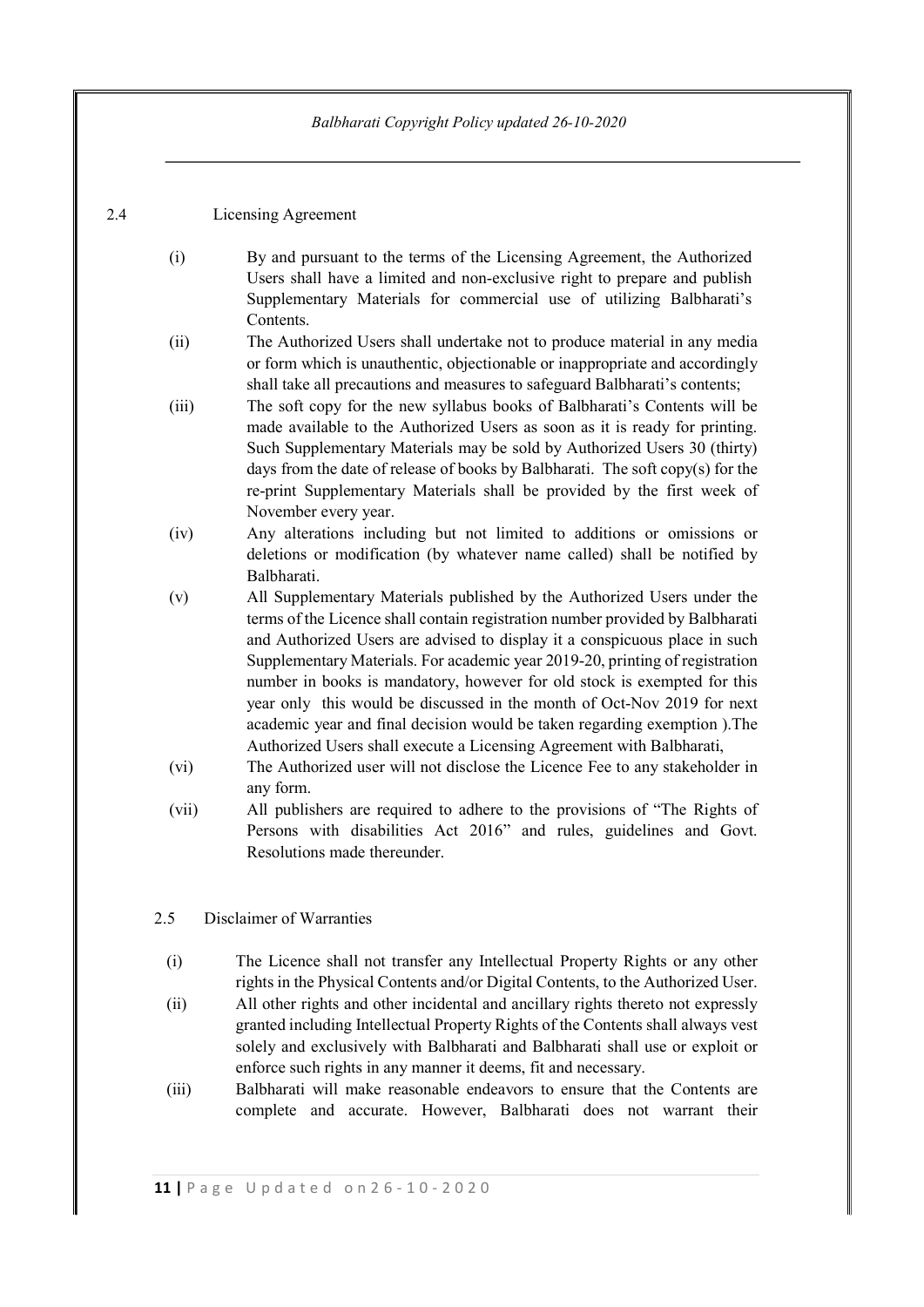completeness or accuracy and does not warrant that the use of Contents will be uninterrupted or error free, or that the results obtained will be useful or will satisfy the user's requirements.

### 2.6 Liability

 Balbharati shall not be responsible to any Authorized User, publisher, distributor, or any other person for any special, incidental, or consequential damages of any character, including without limitation, damages arising out of errors or inaccuracies in the Physical Contents and/or Digital Contents.

- 2.7 Violation of Balbharati Copyright Policy
- (iv) Bureau shall blacklist any unauthorized user resulting due to non-payment or nonregistration
- (v) Bureau would take following actions on publishers found making excessive and repetitive mistakes in books
	- a Notice will be sent to the concerned publishers
	- b If no action taken by the concerned publisher then a warning will be given
	- c Further to this a hearing will be called by Bureau appointed arbitrators
	- d Any and all decisions taken by bureau will be final
- (iii) If any person is found to be involved in piracy of Balbharati related contents and/or any activity of piracy or balbharati received complaint from developer regarding piracy activity then , Balbharati shall send a notice to such person explaining the reason(s) for such piracy. If the person fails to reply or if the reply is found to be unsatisfactory, the issue shall be resolved by a sole arbitrator, appointed by Balbharati, under the provisions of the Arbitration and Conciliation Act, 1996. The decision of the arbitrator shall be final and binding.

 ( All concerns should note that Balbharati is not responsible for any type of piracy, branding activity . The license or registration is only limited to the use of Balbharati content in commercial study material only.)

- (vi) Sue the Authorised Users for breach of Licensing Agreement;
- (vii) Restrain the infringement of the copyright, if the Authorized User acts beyond the scope of his rights granted by the Licence;
- (viii) If the Authorized User commits a breach of trust or confidence, a suit for redressed; or
- (ix) Blacklist the Authorized User from the future publication and sales of Supplementary Materials.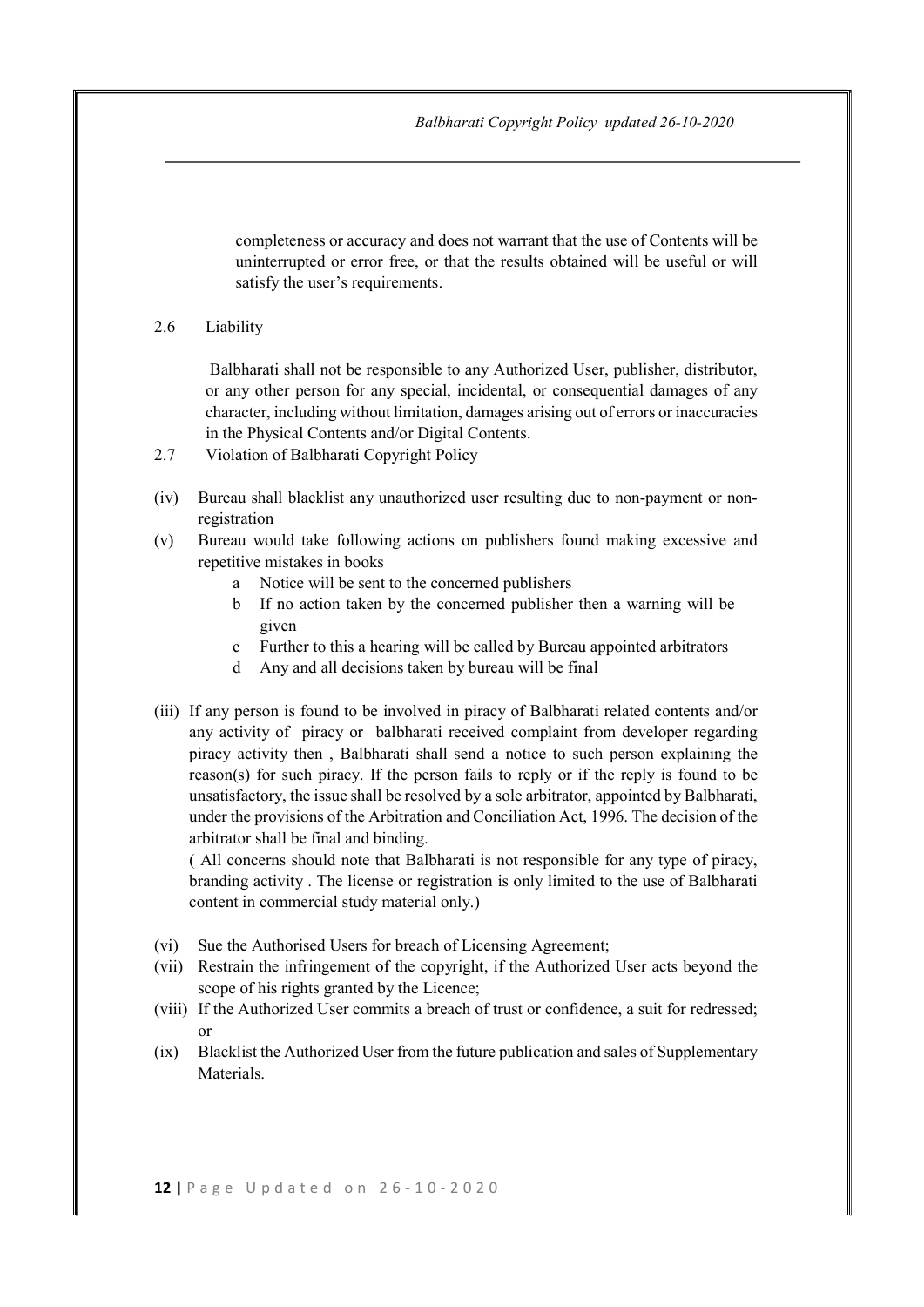### Chapter 3: Balbharati Copyright Policy Advocacy

- 3.1 All disputes and claims relating to the Balbharati Copyright Policy, including the disputes and claims arising out of the Licensing Agreement, shall be subject to the exclusive jurisdiction of the courts at Mumbai only.
- 3.2 Bureau reserves right to review the licensing fee every year and may or may not increase the fees. However, bureau's decision shall be final and binding on all the users.
- 3.3 This Balbharati Copyright Policy strives to infuse confidence amongst publishers, students, coaching classes, educational institutions and other stakeholders in relation to protection and promotion of copyright. Basis the feedback received from various stakeholders as well as the comments received by the review committee, Balbharati shall modify, amend, alter or repeal the policy subsequently.
- 3.4 Teachers and students have an additional responsibility to:
	- (i) Make an effort to become aware of their rights and obligations in relation to copyright, including moral rights obligations;
	- (ii) Adhere to the requirements of the Copyright Act and procedures when using copyright works;
	- (iii) Consult with supervisors when preparing study material, to ensure compliance with the requirements of the Copyright Act as well as the terms of Licence;
	- (iv) Report any infringement or violation of copyright and commercial exploitation of Balbharati's Contents;
	- (v) Making reasonable provision to limit the use of photocopying and scanning equipment to legitimate purposes by means of a copyright notice posted near machines.
- 3.5 Further, schools have an obligation to work with Balbharati to manage the copyright Licences effectively. This requires:
	- (i) Participating from time-to-time in surveys of use of copyright material;
	- (ii) Considering the cost of using materials; and
	- (iii) Utilizing IP registration tools for managing copyright material effectively.
- 3.6 It is necessary to include a copyright notice on original material in order for it to be protected by law. Additionally, for administrative reasons, it is also important that a copyright notice be included on all material which schools publish. This enables other parties to identify the copyright owner and how to contact them about reproducing or communicating the material.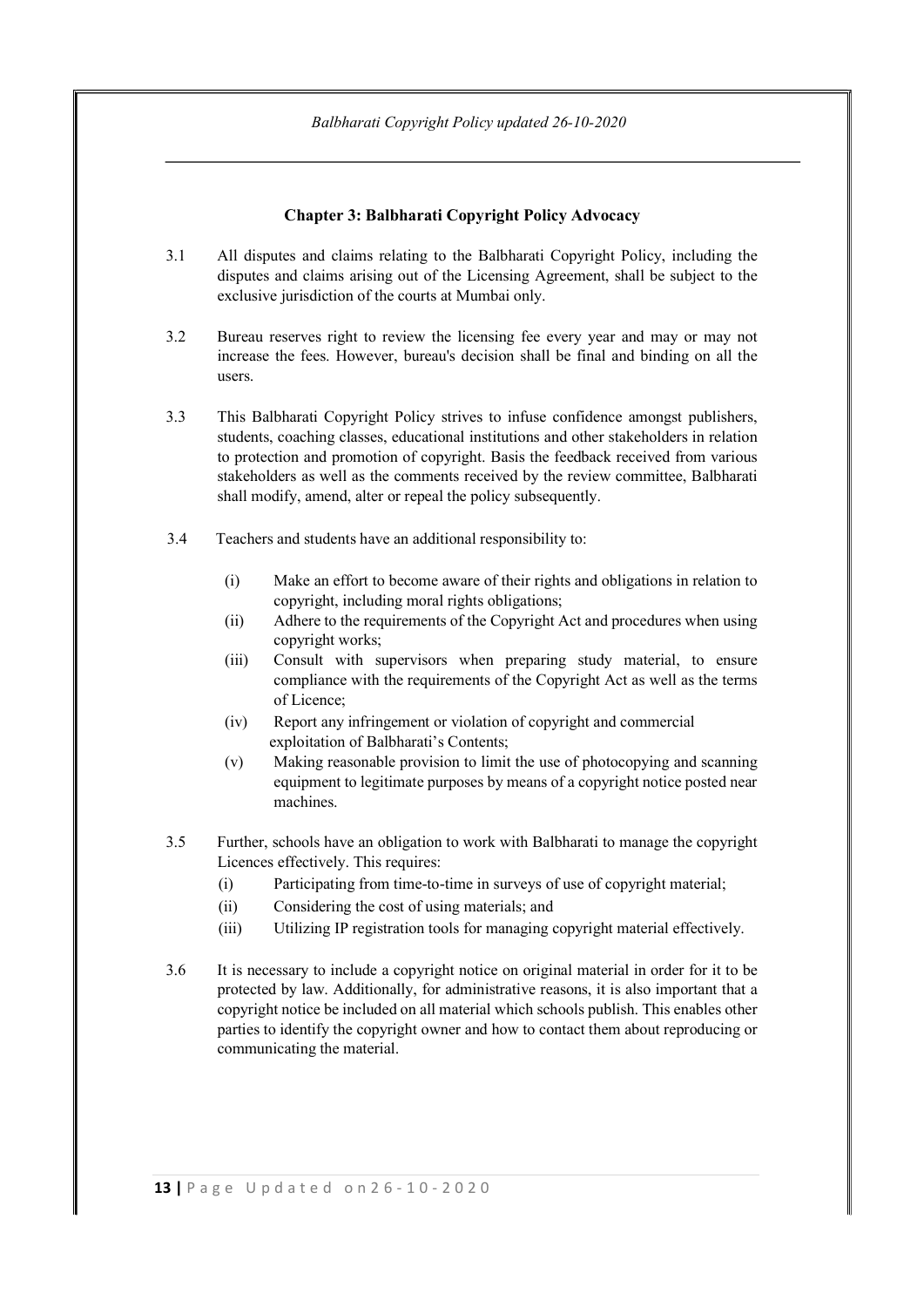### **GLOSSARY**

- "Applicants" Means such persons who have submitted an application for grant of Licence under the Balbharati Copyright Policy.
- "Application Form" has the meaning as set out in Clause 2.2 of the Policy.
- "Authorized Users" Means the publishers, educational institutions, including but not limited to coaching classes, home-tutors, schools, persons using Balbharati's Contents for private circulation and such other persons to whom a Licence has been granted, under the terms of Licensing Agreement and upon payment of a Licence Fee, for preparation, publication, sale and distribution of Supplementary Materials, in accordance with Balbharati's Contents.
- "Balbharati" Means Maharashtra State Bureau of Textbook Production and Curriculum Research, Pune.
- "Balbharati Copyright Policy" or Policy Means this copyright policy published by Balbharati.
- "Balbharati Specific Turnover" Turnover of an entity from Balbharati related content, which fall under the ambit of this copyright policy.
- "Contents" Means the Physical Contents and Digital Contents of Balbharati.
- "Copyright Act" Means the Copyright Act, 1957, as amended from time to time.
- "Copyright Rules" Means the Copyright Rules, 2013, published in exercise of the powers conferred by section 78 of the Copyright Act.
- "Digests or Guides" Means and includes books containing questions or problems or incomplete sentences or incomplete paragraphs or mathematical problems or graphical problems and the answers and/or solutions printed according to chapters or subject or type of questions, bearing a reference, either directly or indirectly, to Balbharati's Contents and may or may not contain the summary of the chapters or model practice question papers or question papers from the past exams.
- "Digital Contents" Means all works in respect of the contents published by Balbharati in electronic or digital form, including the rights therein.

"Government" Means Government of the state of Maharashtra.